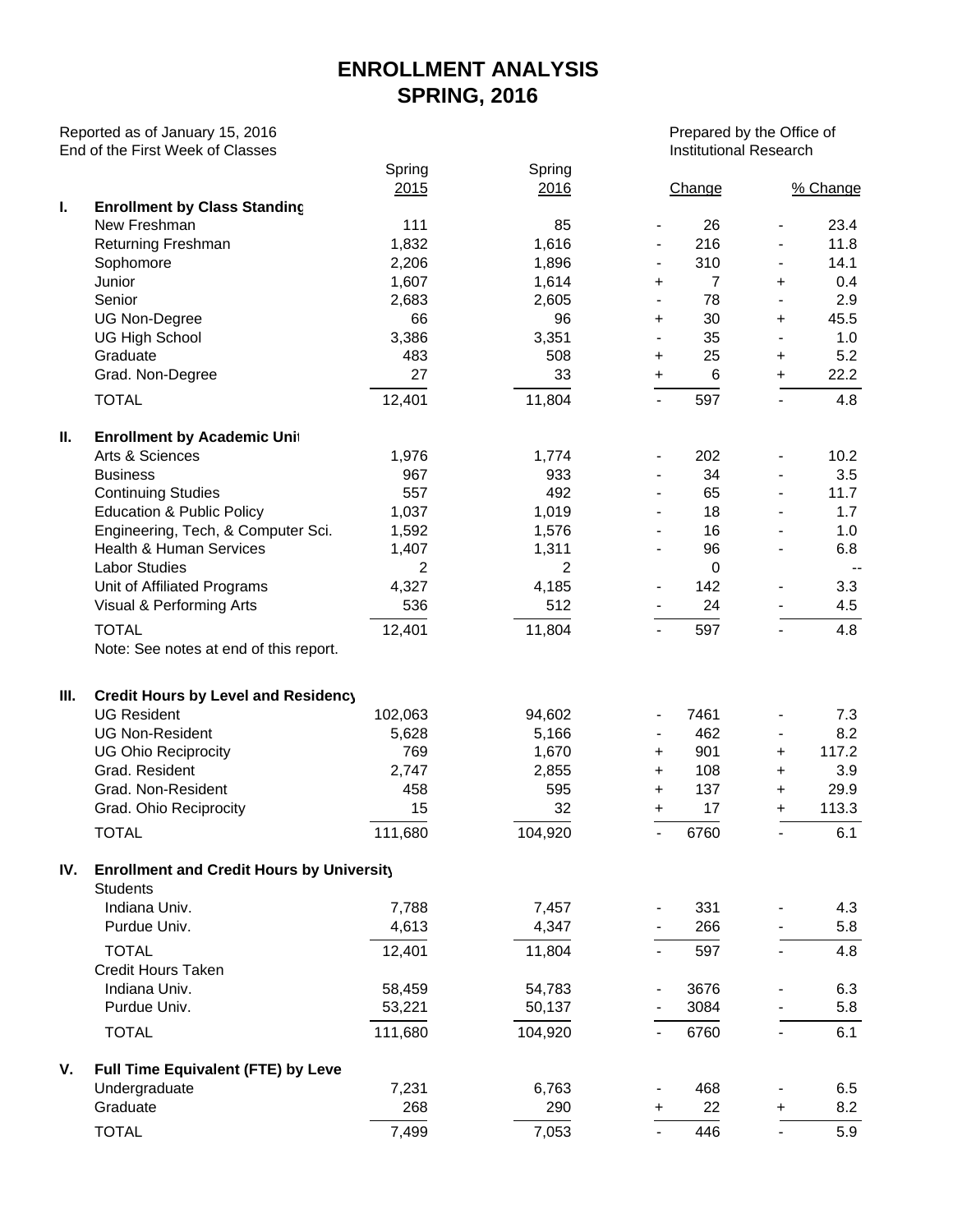## **VI. Enrollment by Major Department and Credit Hours Taught**

Enrollment by Department Credit Hours Taught

L.

|                                      | 2015           | 2016        |                              | Change         |                          | % Change                                      | 2015   | 2016   |                          | Change |                          | % Change |
|--------------------------------------|----------------|-------------|------------------------------|----------------|--------------------------|-----------------------------------------------|--------|--------|--------------------------|--------|--------------------------|----------|
| <b>ARTS &amp; SCIENCES</b>           |                |             |                              |                |                          |                                               |        |        |                          |        |                          |          |
| Agriculture & Forestry               | 42             | 29          | $\qquad \qquad \blacksquare$ | 13             | $\overline{\phantom{a}}$ | 31.0                                          |        |        |                          |        |                          |          |
| Anthropology                         | 35             | 33          | $\overline{\phantom{a}}$     | $\overline{c}$ | $\overline{\phantom{a}}$ | 5.7                                           | 1,176  | 864    | $\overline{\phantom{a}}$ | 312    | $\overline{\phantom{a}}$ | 26.5     |
| Arts & Sci. Spec. St.                | 34             | 31          | $\overline{\phantom{a}}$     | 3              | $\overline{\phantom{a}}$ | 8.8                                           |        |        |                          |        |                          |          |
| Biology                              | 439            | 444         | $+$                          | 5              | +                        | 1.1                                           | 6,104  | 5,449  | $\overline{\phantom{a}}$ | 655    | $\overline{\phantom{a}}$ | 10.7     |
| Chemistry                            | 83             | 64          | $\overline{\phantom{a}}$     | 19             | $\blacksquare$           | 22.9                                          | 2,565  | 2,678  | $\ddot{}$                | 113    | $\ddot{}$                | 4.4      |
| Coll. Arts & Sci. Transfer           | 5              | 7           | $\ddot{}$                    | $\overline{c}$ | +                        | 40.0                                          | 120    | 84     | $\blacksquare$           | 36     | $\blacksquare$           | 30.0     |
| Communication                        | 250            | 216         | $\overline{\phantom{a}}$     | 34             | $\overline{\phantom{a}}$ | 13.6                                          | 5,691  | 5,320  | $\overline{\phantom{a}}$ | 371    | $\overline{\phantom{a}}$ | 6.5      |
| Com Sci & Disorders                  | 82             | 68          | $\overline{\phantom{0}}$     | 14             | $\overline{\phantom{a}}$ | 17.1                                          | 691    | 651    | $\overline{\phantom{a}}$ | 40     | $\overline{\phantom{a}}$ | 5.8      |
| English & Linguistics                | 175            | 147         | $\overline{\phantom{0}}$     | 28             |                          | 16.0                                          | 8,859  | 7,874  | $\overline{\phantom{a}}$ | 985    | $\blacksquare$           | 11.1     |
| Geosciences                          | 28             | 21          | $\overline{\phantom{a}}$     | 7              | $\overline{\phantom{a}}$ | 25.0                                          | 2,060  | 1,777  | $\overline{\phantom{a}}$ | 283    | $\blacksquare$           | 13.7     |
| Graduate School Tran.                | $\overline{c}$ | 2           |                              | 0              |                          | $\overline{\phantom{a}}$                      |        |        |                          |        |                          |          |
| History                              | 68             | 65          | $\overline{\phantom{m}}$     | 3              | $\overline{\phantom{a}}$ | 4.4                                           | 2,844  | 2,481  | $\overline{\phantom{a}}$ | 363    | $\overline{\phantom{a}}$ | 12.8     |
| Interdis. Studies                    | 11             | 5           | $\overline{\phantom{a}}$     | 6              | $\overline{\phantom{a}}$ | 54.5                                          | 416    | 534    | +                        | 118    | $\ddot{}$                | 28.4     |
| Interntl Lang/Culture Stds           | 43             | 37          | $\overline{\phantom{m}}$     | 6              | $\overline{\phantom{a}}$ | 14.0                                          | 2,866  | 2,483  | $\overline{\phantom{a}}$ | 383    | $\overline{\phantom{a}}$ | 13.4     |
| Journalism                           | $\overline{c}$ | 0           | $\blacksquare$               | $\overline{c}$ | $\overline{\phantom{a}}$ | 100.0                                         | 438    | 387    | $\overline{\phantom{a}}$ | 51     | $\overline{\phantom{a}}$ | 11.6     |
| <b>Mathematical Sciences</b>         | 108            | 92          | $\overline{\phantom{a}}$     | 16             | $\overline{\phantom{a}}$ | 14.8                                          | 12,383 | 11,516 | $\blacksquare$           | 867    | $\overline{\phantom{a}}$ | 7.0      |
| Philosophy                           | 27             | 22          | $\overline{\phantom{a}}$     | 5              |                          | 18.5                                          | 2,868  | 2,580  | $\overline{\phantom{a}}$ | 288    | $\overline{\phantom{a}}$ | 10.0     |
| Physics                              | 45             | 45          |                              | 0              |                          | $\overline{\phantom{a}}$                      | 2,016  | 2,210  | $\ddot{}$                | 194    | $\ddot{}$                | 9.6      |
| <b>Political Science</b>             | 66             | 60          | $\overline{\phantom{a}}$     | 6              | $\overline{\phantom{a}}$ | 9.1                                           | 1,184  | 1,174  | $\overline{\phantom{a}}$ | 10     | $\overline{\phantom{a}}$ | 0.8      |
| Psychology                           | 348            | 302         | $\overline{\phantom{a}}$     | 46             | $\overline{\phantom{a}}$ | 13.2                                          | 5,849  | 5,253  | $\blacksquare$           | 596    | $\overline{\phantom{a}}$ | 10.2     |
| Sci. & Other PU Transfer             | 37             | 44          | $+$                          | 7              | +                        | 18.9                                          |        |        |                          |        |                          |          |
| Sociology                            | 30             | 28          | $\frac{1}{2}$                | $\overline{c}$ | $\overline{\phantom{a}}$ | 6.7                                           | 2,464  | 2,567  | $\ddot{}$                | 103    | $\ddot{}$                | 4.2      |
| <b>Women's Studies</b>               | 16             | 12          | $\overline{\phantom{a}}$     | 4              | $\overline{\phantom{a}}$ | 25.0                                          | 741    | 726    | $\blacksquare$           | 15     | $\overline{\phantom{a}}$ | 2.0      |
| <b>TOTAL</b>                         | 1,976          | 1,774       | $\blacksquare$               | 202            | $\mathbf{r}$             | 10.2                                          | 61,335 | 56,608 | $\overline{a}$           | 4727   | $\blacksquare$           | 7.7      |
| <b>BUSINESS</b>                      |                |             |                              |                |                          |                                               |        |        |                          |        |                          |          |
| Accounting/Finance                   | 179            | 175         | $\qquad \qquad \blacksquare$ | 4              | $\blacksquare$           | 2.2                                           | 2,973  | 2,931  | $\overline{\phantom{a}}$ | 42     | $\overline{\phantom{a}}$ | 1.4      |
| <b>Business Admin/BUA</b>            | 573            | 574         | $\ddot{}$                    | 1              | +                        | 0.2                                           | 16     | 29     | +                        | 13     | $\ddot{}$                | 81.3     |
| Economics                            | 25             | 20          | $\overline{\phantom{a}}$     | 5              | $\overline{\phantom{a}}$ | 20.0                                          | 2,697  | 2,385  | $\overline{\phantom{a}}$ | 312    | $\overline{\phantom{a}}$ | 11.6     |
| Management/Marketing                 | 190            | 164         | $\blacksquare$               | 26             | $\blacksquare$           | 13.7                                          | 3,971  | 4,501  | $\pm$                    | 530    | $\pm$                    | 13.3     |
| <b>TOTAL</b>                         | 967            | 933         | $\blacksquare$               | 34             | $\blacksquare$           | 3.5                                           | 9,657  | 9,846  | $\ddot{}$                | 189    | $\ddot{}$                | 2.0      |
| <b>CONTINUING STUDIES</b>            |                |             |                              |                |                          |                                               |        |        |                          |        |                          |          |
| <b>General Studies</b>               | 557            | 492         |                              | 65             |                          | 11.7                                          |        |        |                          |        |                          |          |
|                                      |                |             |                              |                |                          |                                               |        |        |                          |        |                          |          |
| <b>TOTAL</b>                         | 557            | 492         | $\blacksquare$               | 65             |                          | 11.7                                          |        |        |                          |        |                          |          |
| <b>EDUCATION &amp; PUBLIC POLICY</b> |                |             |                              |                |                          |                                               |        |        |                          |        |                          |          |
| <b>Education General</b>             | 18             | 14          |                              | 4              |                          | 22.2                                          |        |        |                          |        |                          |          |
| <b>Educational Studies</b>           | 524            | 557         | $+$                          | 33             | +                        | 6.3                                           | 3,150  | 3,302  | +                        | 152    | +                        | 4.8      |
| Hith, Phys Ed, & Rec                 | 0              | $\mathbf 0$ |                              | 0              |                          | $\mathord{\hspace{1pt}\text{--}\hspace{1pt}}$ | 271    | 295    | +                        | 24     | $\ddot{}$                | 8.9      |
| <b>Professional Studies</b>          | 127            | 122         | $\qquad \qquad \blacksquare$ | 5              |                          | 3.9                                           | 1,131  | 1,185  | +                        | 54     | $\ddot{}$                | 4.8      |
| <b>Public Policy</b>                 | 368            | 326         | $\overline{\phantom{a}}$     | 42             |                          | 11.4                                          | 2,661  | 2,246  |                          | 415    |                          | 15.6     |
| <b>TOTAL</b>                         | 1,037          | 1,019       | $\sim$                       | 18             | $\blacksquare$           | 1.7                                           | 7,213  | 7,028  |                          | 185    | $\blacksquare$           | 2.6      |